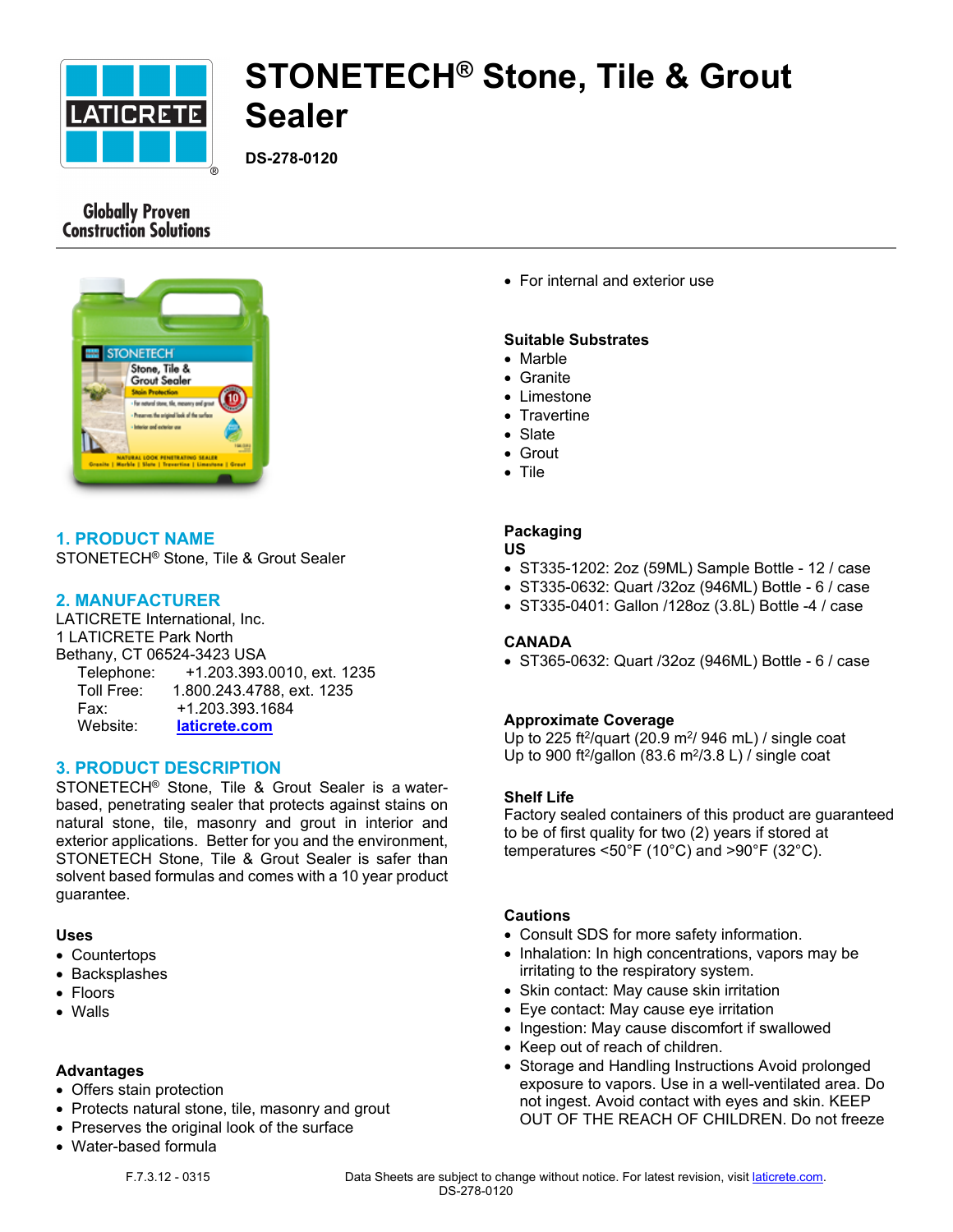or store above 100°F (38°C). Do not mix with other chemicals. Do not release to natural waterways.

# **4. TECHNICAL DATA**



## **VOC/LEED Product Information**

<250 g/L (excluding water) for EPA Purposes <5 g/L (including water) for LEED and U.S. State purposes (Low Solids Coating)

#### **Physical Properties**

| Form                    | Liquid     |
|-------------------------|------------|
| Color                   | Pale Amber |
| Odor                    | Mild       |
| pH                      | $9 - 11$   |
| <b>Specific Gravity</b> | 1.009      |

### **Working Properties**

| ull Cure | hours |
|----------|-------|

Specifications subject to change without notification. Results shown are typical but reflect test procedures used. Actual field performance will depend on installation methods and site conditions.

# **5. INSTALLATION**

## **Surface Preparation**

Read entire label before using. Use only as directed. Always test in a small inconspicuous area with a 24-hour cure time to determine ease of application and desired results. Allow new grout installations to cure for a minimum of 72 hours prior to application. Make sure surface is clean and free of waxes and coatings. Sealer may be applied to damp surfaces one hour after standing water has been removed. Surface temperature should be between 50°F and 80°F (10°C and 26°C). Ensure that the area is well-ventilated during application and until the surface is dry. Keep children and pets out of the area until foot traffic resumes.

#### **Application**

- 1. Ensure cap is closed and sealed, and shake well before use.
- 2. Mask off surfaces not intended to be treated.
- 3. Liberally apply an even coat using a paint pad, roller, brush or low-pressure sprayer.
- 4. Allow sealer to penetrate the surface for 10-15 minutes. During this time, keep the surface wet with sealer, adding more sealer as needed. DO NOT ALLOW SEALER TO COMPLETELY DRY ON THE SURFACE.
- 5. Thoroughly wipe dry the entire surface with clean absorbent towels.
- 6. A second coat may be needed for porous, absorbent surfaces. If a second coat is required, it should be applied within 30-40 minutes from the initial application as directed in steps 3-5.
- 7. Should a sealer residue appear, rewet the impacted section of the surface with sealer. Agitate the surface with a white nylon scrubbing pad to loosen residue and wipe dry with a clean, absorbent towel.
- 8. A full cure is achieved in 24-72 hours. Use of the treated surface may resume in 6-8 hours. If use of the surface must resume sooner, cover the treated surface with red rosin paper to protect it until full cure is achieved.
- 9. Clean tools used during application with water.

### **Expected Wear**

- Up to 5 years on interior surfaces
- Up to 3 years on exterior surfaces

For best results, reapply annually.

# **6. AVAILABILITY AND COST**

#### **Availability**

LATICRETE materials are available worldwide.

### **For Distributor Information, Call:**

Toll Free: 1.800.243.4788

Telephone: +1.203.393.0010

For on-line distributor information, visit LATICRETE at **[laticrete.com](https://laticrete.com/)**

#### **Cost**

Contact a LATICRETE Distributor in your area.

# **7. WARRANTY**

See 10. FILING SYSTEM:

 DS-230.10ST: 10 Year LATICRETE STONETECH Product Warranty (English)

#### **8. MAINTENANCE**

Highly alkaline, acidic, ammoniated, or abrasive cleaners are not necessary for daily maintenance and may also degrade the STONETECH sealer used, adversely affecting stain resistance. Tile and stone routine cleaning with a neutral pH cleaner such as STONETECH Stone & Tile Cleaner is recommended. For tough or difficult to remove soil use STONETECH KlenzAll™ Cleaner, a nylon scrubbing pad or a long handled stiff bristle brush. Please note: Prior to using any cleaning material on a tile, stone, etc. installation, test a discrete area or scrap piece of tile to insure desired results. For additional information, please refer to the TDS 262 Stone and Tile Care Guide Guide.